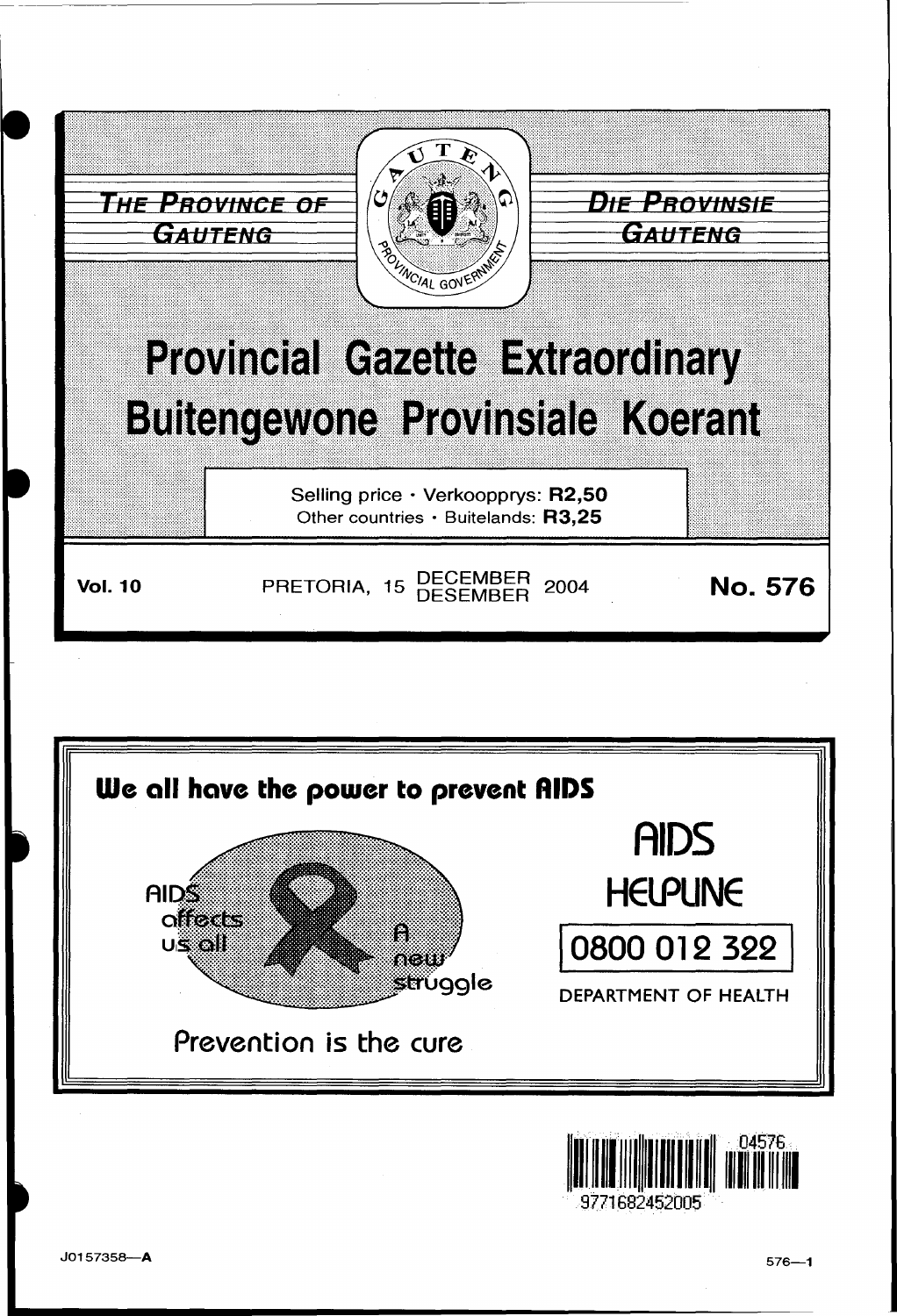# **CONTENTS • INHOUD**

| No.  |                                                                                                          | No. | Gazette<br>No. |
|------|----------------------------------------------------------------------------------------------------------|-----|----------------|
|      | <b>LOCAL AUTHORITY NOTICES</b>                                                                           |     |                |
| 2877 | Town-planning and Townships Ordinance (15/1986): Ekurhuleni Metropolitan Municipality: Declaration as an |     | 576            |
|      |                                                                                                          |     | 576            |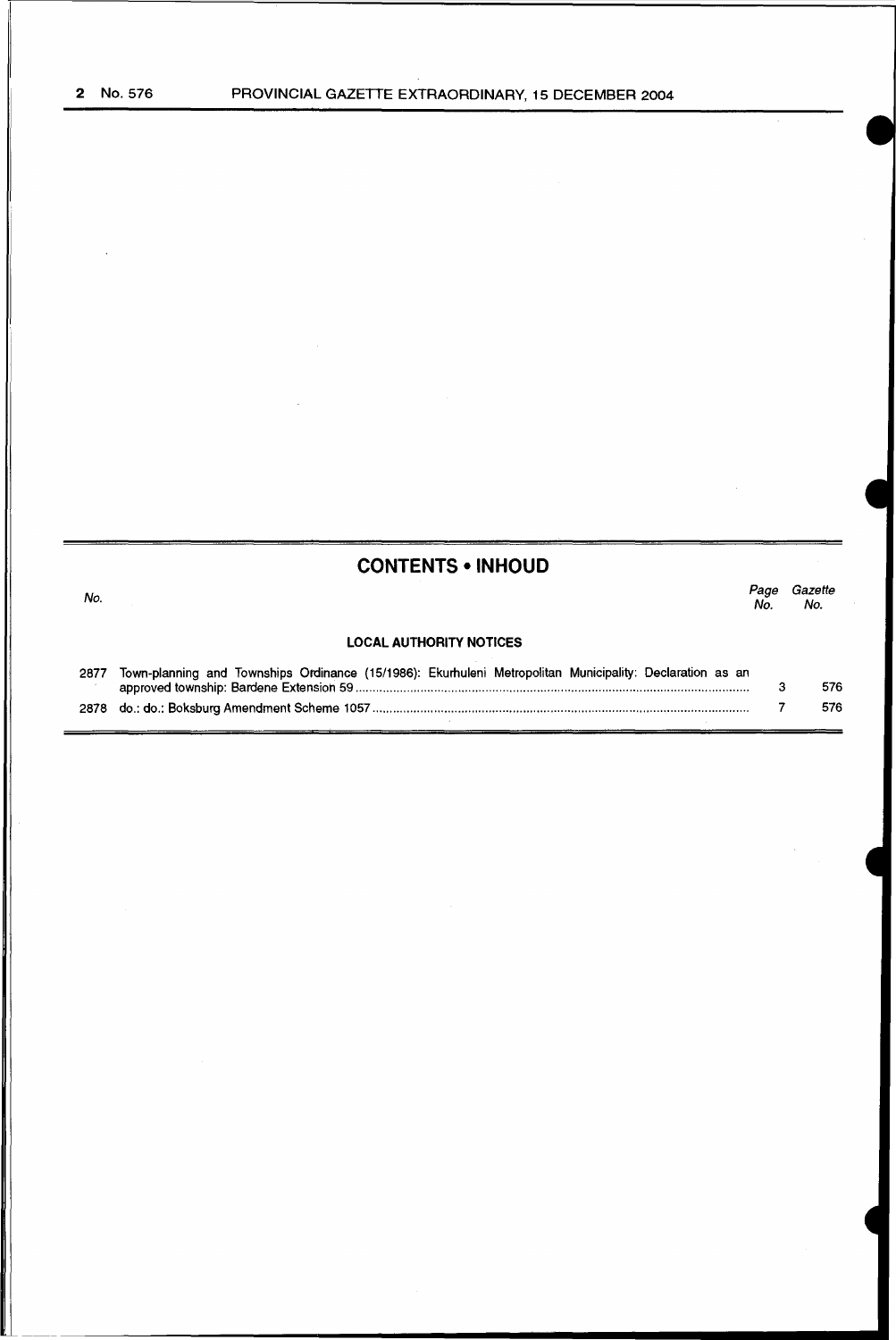# LOCAL AUTHORITY NOTICES

# LOCAL AUTHORITY NOTICE 2877

#### EKHURHULENI METROPOLITAN MUNICIPALITY PROPOSED BARDENE EXTENSION 59 TOWNSHIP DECLARATION OF APPROVED TOWNSHIP

In terms of the provisions of section 103 (1) of the Town-planning and Townships Ordinance, 1986 the Ekurhuleni Metropolitan Municipality hereby declares Bardene Extension 59 township, situate on Portion 753 (a portion of Portion 175) of the farm Klipfontein 83 IR to be an approved township, subject to the conditions set out in the schedule hereto.

#### SCHEDULE

Conditions under which the application made by Pet Masters (Pty) Ltd. in terms of the provisions of the Town-planning and Townships Ordinance, 1986 (Ordinance 15 of 1986) for permission to establish a township on Portion 753 ( a portion of Portion l7S ) of tbe farm Klipfontein 831R , Gautcng has been approved.

#### 1. CONDITIONS OF ESTABLISHMENT

1.1 NAME

The name of the township shall be Bardene Extensicm S9.

#### 1.2 DESIGN

The township shall consist of the erven and the street as indicated on General Plan S.G. No. 5140/2003.

#### 1.3 DISPOSAL OF EXISTING CONDITIONS OF TITLE

All erven shall be made subject to existing conditions of title and servitudes, if any, including the reservation of rights to minerals, but excluding the following servitudes which affect the street in the township only:-

- (a) A perpetual servitude for roadway purposes in favour of the State as will more fully appear from Notarial Deed of Servitude No. 703/1943S dated 09 October 1943; and
- (b) A perpetual servimde of right of way. for the purpose of conducting water in favour of the Rand Mines Limited over certain portion Sl thereof, as will more fully appear from Deed of Servitude No. 1275/1938 S, registered on 18 October 1938.

## 1.4 DEMOLITION OF BUILDINGS AND STRUCTURES

The township owner shall at its own expense cause all existing buildings and structures situated within the building line reserves, side space or over common boundaries to be demolished to the satisfaction of the local authority, when required by the local authority to do so.

#### *1.5* .ENDOWMENT .

No endowment shall be payable in terms of the provisions of section  $98(2)$  and (3) read with section *95* of the Town-planning and Townships Ordinance, 1986. The township owner shall however be responsible for the construction of the deceleration lane along North Rand Road to the satisfaction of the local authority.

#### 1.6 ACCESS

Ingress to the township and egress from the township shall be via North Rand Road to the satisfaction of the local authority.

1.7 OBLIGATIONS IN REGARD OF ENGINEERING SERVICES The township owner shall within such period as the local authority may determine, fulfil its obligations in respect of the provision and the installation of engineering services as previously agreed upon between the township owner and the local authority\_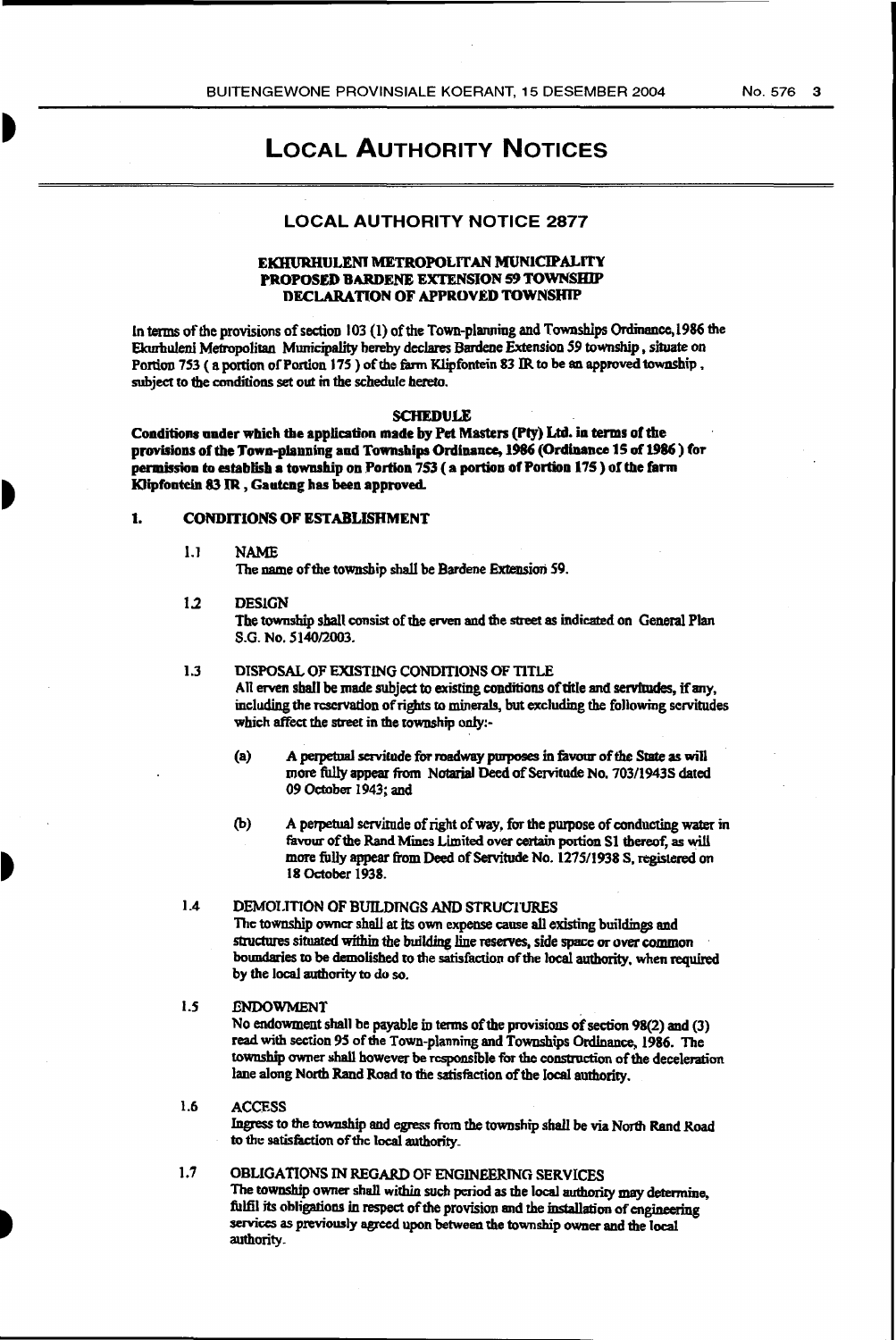## 1.8 REMOVAL OR REPLACEMENT OF MUNICIPAL SERVICES If, by reason of the establishment of the township, it becomes necessary to remove or replace any existing municipal services, the cost thereof shall be borne by the township owner.

## L9 CONSOLIDATION OF ERVEN The township owner sbaJI, at its cost. cause Erven 1166 and 1167 in the township to be consolidated, within six months from the date of this notice.

# 2. CONDITIONS OF TITLE

All crven shall be subject to the following conditions imposed by the local authority in terms of the provisions of the Town-planning and Townships Ordinance, 1986:-

- (a) The erf is subject to a servitude, 2m wide, in favour of the local authority, for sewerage and other municipal purposes, along any two boundaries other than a street boundary: Provided that the local authority may dispeose with any sucb servitude.
- (b) No building or other strueture shall be erected within the aforesaid servitude area. and no large-rooted trees shall be planted within the area of such servitude, or within 2m thereof.
- (c) The local authority shall be entitled to deposit temponu:ily on the land adjoining the aforesaid servitude such material as may be excavated by it during the course of the construction, maintenance or removal of such sewerage mains and other works as it, in its discretion, may deem necessary, and shall further be entitled to reasonable access to the said land for aforesaid purpose. subject to my damage done during the process of the construction, maintenance or removal of such sewerage mains and other works, being made good by the local authority.

PAUL MAVI MASEKO CITY MANAGER CIVIC CENTRE **BOKSBURG** 

14 DECEMBER 2004

## PLAASLIKE BESTUURSKENNISGEWING 2877

. -.

#### EKURHULENI METROPOLITAANSE MUNISIPALITEIT VOORGESTELDE DORP BARDENE UITBREIDING 59 VERKLARING TOT GOEDGEKEURDE DORP

Ingevolge die bepalings van artikel 103(1) van die Ordonannsie op Dorpsbeplanning en Dorpe, 1986 verklaar die Ekurhuleni Metropolitaanse Munisipaliteit. hierby die dorp Bardene Uitbreiding 59 geleë op Gedeelte 753 ('n gedeelte van gedeelte 175) van die plaas Klipfontein 83 IR tot 'n goedgekeurde dorp, onderwotpe aan die vootwaardes uiteengesit in die bygaande bylae.

#### BYLAE

Voorwaanlcs waarop die aansoek gedoeo deur Pet Masters (Edms) Bpk om toestemmiog om 'o dorp te stig op Gedeelte 753 ('n gedeelte van Gedeelte 175) van die plaas Klipfooteio 83 I R, Gauteng, goedgekeur is..

#### 1. STIGTINGSVOORWAARDES

1.1 NAAM

Die naam van die dorp is Bardene U'rtbreiding *59.*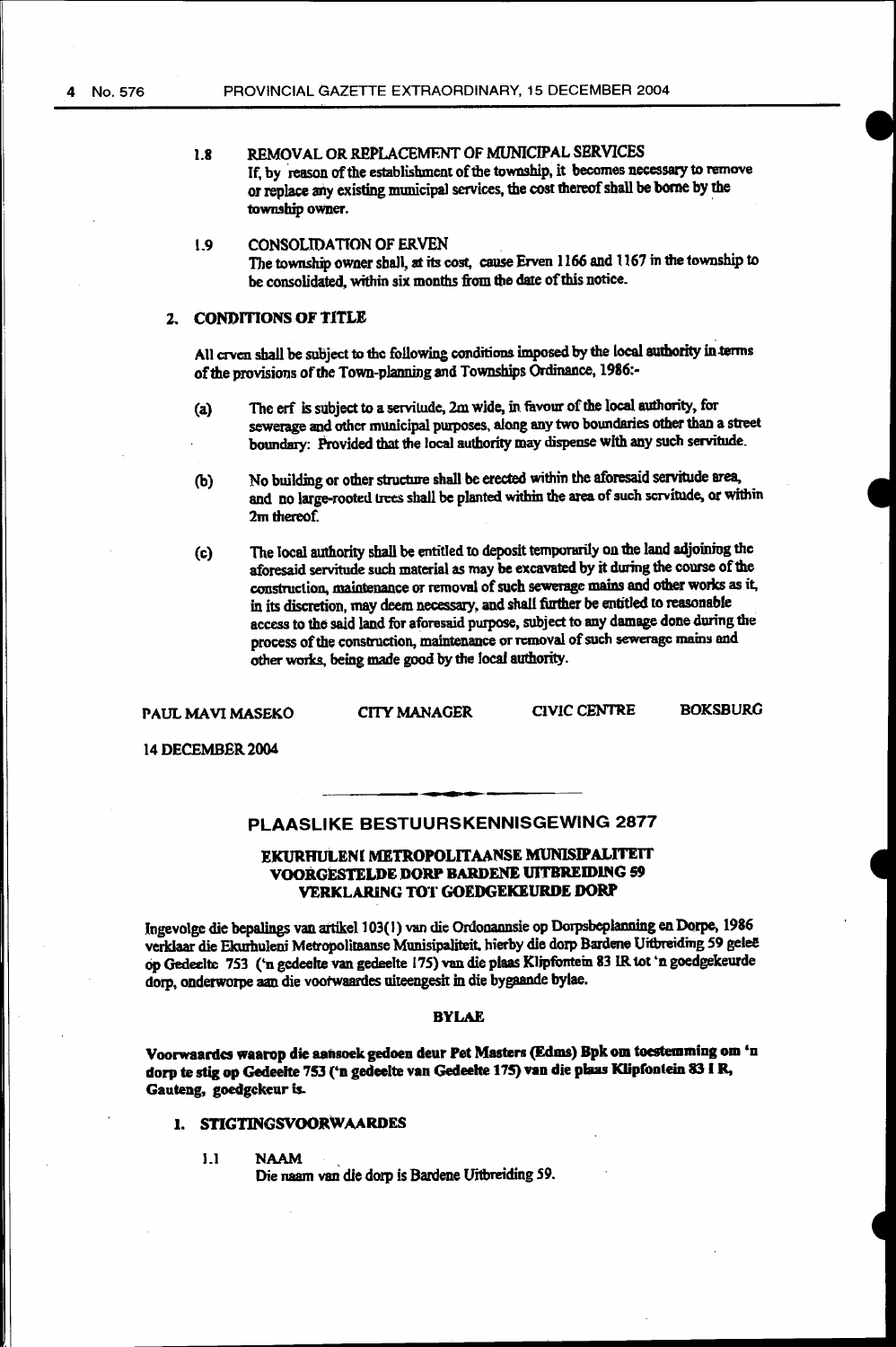#### 1.2 ONTWERP

Die dorp bestaan uit die erwe en die straat soos aangedui op Algemene Plan S.G. Nr. 5140/2003.

# 1.3 BESKIKKING OOR BESTAANDE TITELVOORWAARDES

Aile erwe sal onderworpe gemaak word aan bestaande titclvoorwaardes en serwimte, indien enige, met inbegrip van die voorbehoud van die regte op minerale, maar uitgesonderd die volgende scrwitute wat slegs die straat in die dorp raak:-

- (a) 'n Ewigdurende servituut vir paddoeleindes ten gunste van die Staat, soos meer volledig sal blyk uit Notariele Akte van Scrwituut Nr. 703/19438 gedateer 09 Oktober 1943; en
- (b) 'n Ewigdurende serwituut vir watergeleiding doeleindes ten gunste van Rand Mines Beperk oor sekere gedeelte S1 daarvan. soos meer vo11edig sal bly'k uit Akte van Scrwituut Nr 1275/19385 geregistreer op 18 Oktober 1938.

## 1.4 SLOPING VAN GEBOUE EN STRUKTURB

Die dorpseienaar sai op eie koste alle geboue en strukture binne die boulymeserwes, kantruimtes en oor gemeenskaplilce grease tot die bevrediging van die plaas1ike bestuvr sloop wanncer vcrlang deur die plaaslike bestuur. ·

## *l.S* BEGTFTIGING

Geen begiftiging is betaalbaar ingevolge die bepalings van artikel 98(2) en (3) gelees met artikel 95 van die Ordonnansie op Dorpsbeplanning en Dorpe. 1986. Die dorpseienaar sal egter verantoordelik wees vir die bou van die vaartverminderingsbaan langs Noordrandweg, tot die bevrediging van die plaaslike bestour.

#### 1.6 TOEGANG

plaaslike bestuur, nakom.

lngang van die dorp en uitgang van die dorp sal wees oor Noordrandweg tot die bevrediging van die plaaslike besruur

## 1.7 VERPLIGTING MET BETREKKING TOT INGENIEURSDIENSTE Die dorpseienaar moet, binne sodanige tydperk as wat die plaaslike bestuur mag bepaal, sy verpligtinge met betrekking tot die voorsiening en die installering van ingenieursdienste, soos voorhecn oorccngckom tussen die dorpseienaar en die

1.8 VERWYDERING OF VERVANGING VAN MUNISIPALE DIENSTE lndien dit, as gevoJg van die stigting van die dorp. nodig word om enige bestaande munisipalc dienste te verwyder of te vervang, moet die koste daarvan deur die dorpseienaar gedra word.

#### 1.9 KONSOLIDASIE VAN ERWE Die dorpseienaar sal, op eie koste, Erwe 1166 en 1167 laat konsolideer, binne ses maande vanaf die datum van hierdie kennisgewiug.

#### 2. TITELVOORWAARDES

Alle erwe is onderworpe aan die volgende voorwaardes opgelê deur die plaaslike bestuur ingevo1ge die bepalings van die Ordonnansie op Dorpsbeplarming en Dorpe, 1986:- ·

(a) Die etf is onderworpe aan 'n scrwituut, 2m breed, vir riolering en ander munisipale doeleindes. ten gunste van die plaaslike bestuur. langs enige twee grense, ultsonderd •n straatgrens: Met dienverstandc dat die plaaslike bestuur van enige sodanige serwituut magafsien.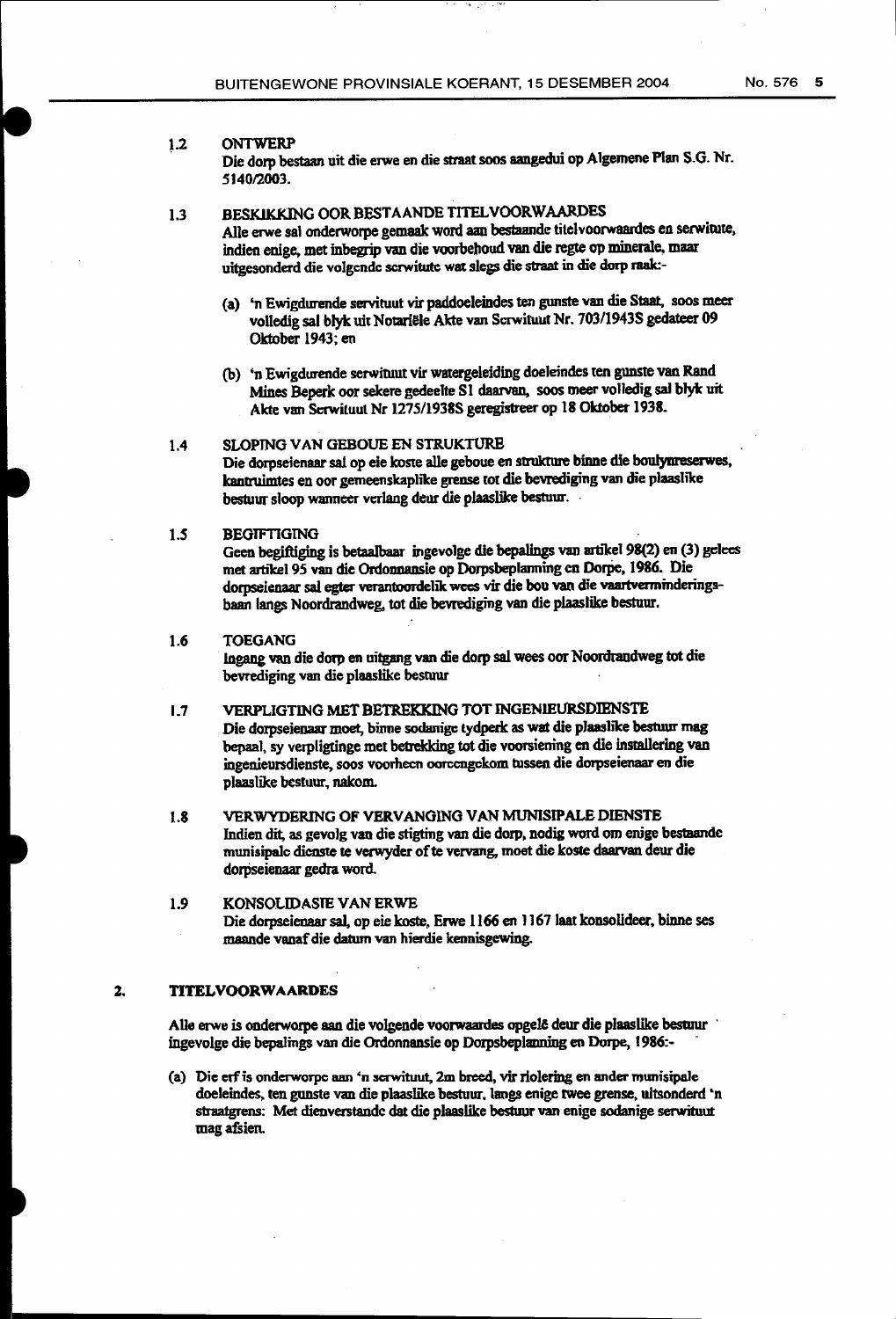- (b) Geen geboue of.ander struktuur mag binne die voonnclde scrwituutgebied opgerig word nie, en geen grootwortclbome mag binne die gebied van sodanige servituut, ofbinne 'n afstand van 2m daarvan, geplant word nie.
- (c) Die plaaslike bestuur is geregtig om enige materiaal wa1 deur hom uitgegrawc word tydens die aanleg, onderhoud of verwydering van sodanige rioolhoofpypleidings en ander werke wat by volgens goeddenke noodsaaldik ag. tydelik te plaas op die grond wat aan die voormelde serwituut grens en voorts is die plaaslike bestuur geregtig op redelike toegang tot gemelde grond vir die voormelde doel, onderworpe daaraan dat die plaaslike bestuur enige skade vergoed wat gedurende die aanleg. onderboud of verwydering van sodanige rioolhootpypleidings en ander werke veroorsaak word.

## PAUL MAVJ MASEKO STADSBESTUURDER BURGERSENTRUM BOKSBURG

#### 14 DESEMBER 2004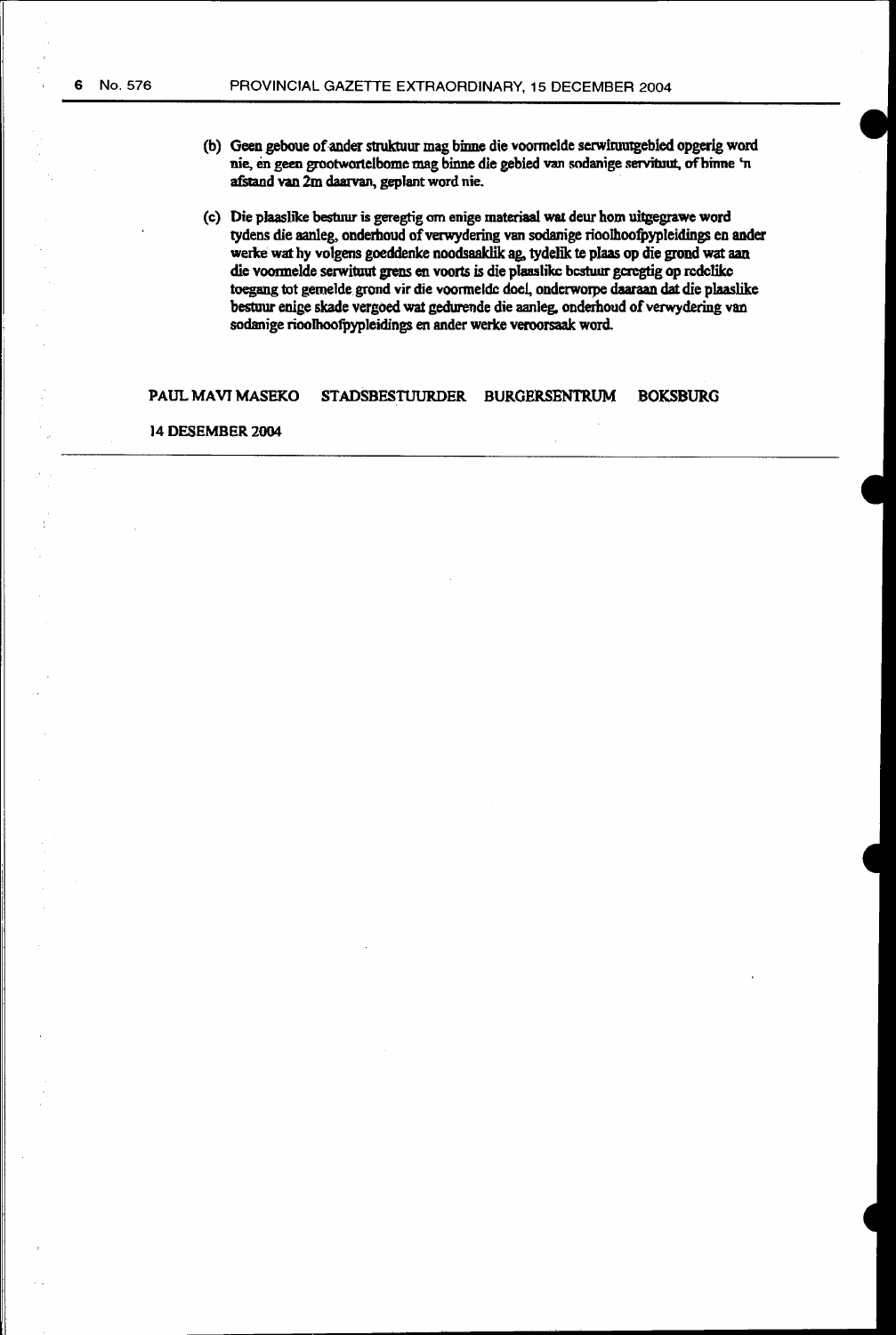## LOCAL AUTHORITY NOTICE 2878

#### EKURRULENI METROPOLITAN MUNICIPALITY BOKSBURG AMENDMENT SCHEME 1057

The Ekurhuleni Metropolitan Municipality hereby in terms of the provisions of section 125 (1) of the Town-planning and Townships Ordinance, 1986 declares that it bas adopted an amendment scheme, being an amendment of the Boksburg Town Planning Scheme, 1991 rclating to the land included in Bardene Extension 59 township.

A copy of the said town-planning scheme is open for inspection at all reasonable times at the office of the Area Manager, Development Planning, Civic Centre, Boksburg and the office of the Head of Department, Department Development Planning and Local Government, Gauteng Provincial Government, Johannesburg.

The said scheme is known as Boksburg Amendment Scheme 1057.

PAUL MAVI MASEKO CITY MANAGER CIVIC CENTRE BOKSBURG 14 DECEMBER 2004

# PLAASLIKE BESTUURSKENNISGEWING 2878

#### EKURHULENI METROPOLITAANSE MUNISIPALITEIT BOKSBURG WYSIGINGSKEMA 1057

Die Ekurhuleni Metropolitaanse Munisipaliteit verklaar hiermee ingevolge die bepalings van artikel 125 (1) van die Ordonnansie op Dorpsbeplanning en Dorpe, 1986 dat dit 'n wysigings van die Boksburg Dorpsbeplanning-skema 1991 wat betrekking het op die grond ingesluit in die dorp Bardene Uitbreiding 59 aanvaar het.

•n Afskrif van die gcmcJdc dmpsbep1anning-skema soos aanvaar Je te aile tyc tcr insae in die kaotoor van die Area Bestnurder, Ontwikkelingsbeplanning. Burgersentrum, Boksburg en die kantoor van die Hoof van Departement, Ontwikkelingsbeplanning en Plaaslike Regering, Gauteng Provinsiale Regcring, Johannesburg.

Die gemelde wysigingskema staan bekend as Boksburg-wysigingskema 1057

PAUL MAVI MASEKO STADSBESTUURDER BURGERSENTRUM BOKSBURG 14 DESEMBER 2004